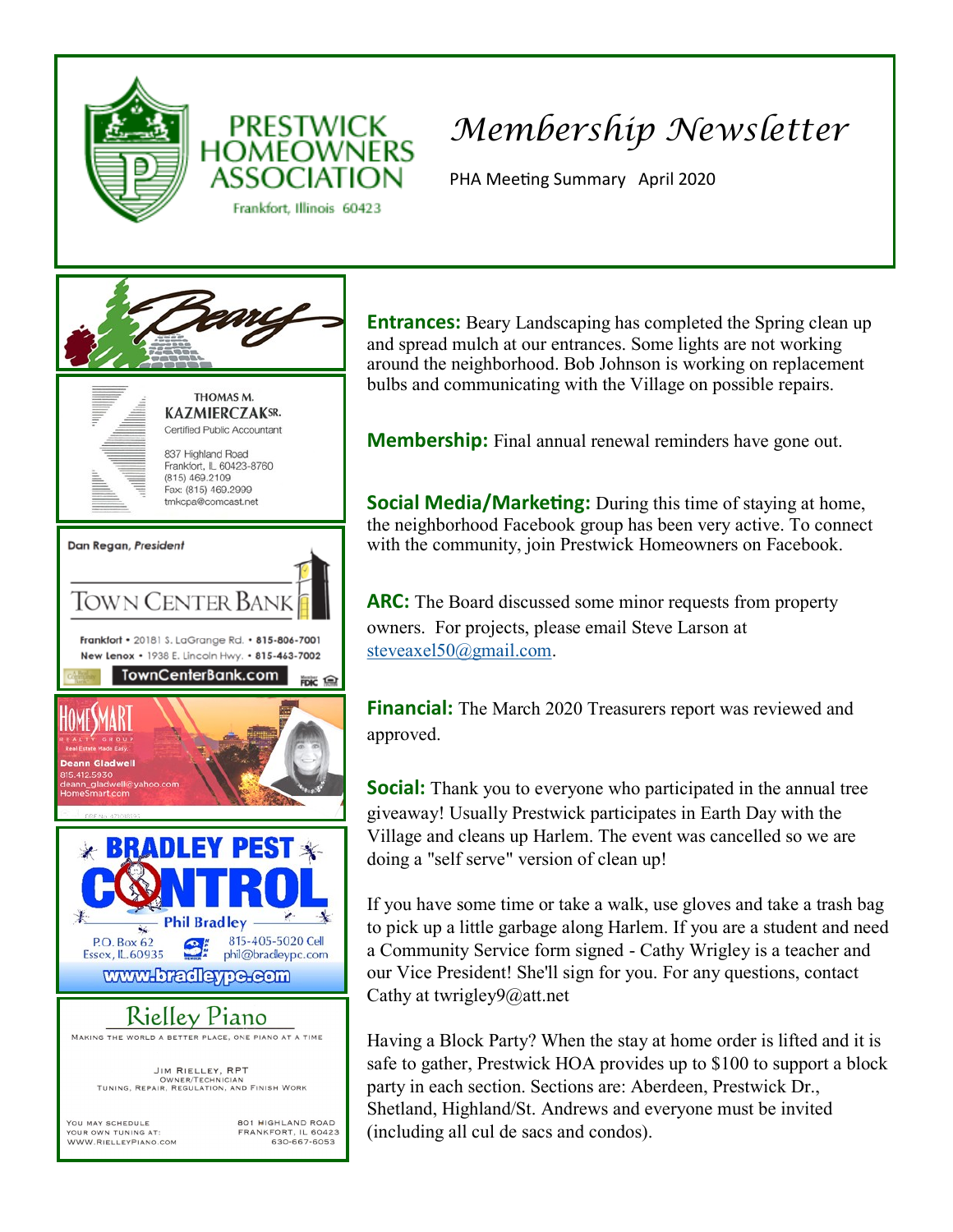

**Security:** Remember your 9pm routine.... Lock it or Lose it!

**Governmental:** The Board discussed standing water in the culverts in the Highland Road area. Joe Carlasare is following up with the Village. Mayor Holland has provided several videos on COVID-19 and the Prestwick HOA has made an effort to share with you on social media. We ask that you check on neighbors who may need assistance or feel free to reach out to us if you need help.

**Code Enforcement:** Reminder, trailers can only be parked for 48 hours to allow for loading and unloading. Leaf collection is in the fall. Leaves must be bagged, the Village does not allow burning. With the weather improving and stay at home order, there are a lot of walkers! We ask that dog owners responsibly pick up after pets.

**Next Meeting:** Thursday, May 14 at 7PM, Location TBD

**Beautification:** Recognize your neighbors for their hard work! From gorgeous landscaping to improvements that breathe new life into a fixer upper, we commend these homeowners for their commitment to excellence. Simply send an email to Brandon Palmer at [bap80@aol.com](mailto:bap80@aol.com) with the subject line "Beautification" and the address you feel deserves a mention.

**\_\_\_\_\_\_\_\_\_\_\_\_\_\_\_\_\_\_\_\_\_\_\_\_\_\_\_\_\_\_\_\_\_\_\_\_\_\_\_\_\_\_\_\_\_\_\_\_**

## **Advertise in the PHA Newsletter!**

If you would like to join our newsletter / website advertisement, please contact Brandon Palmer or Emily Jordan. Ad renewals will go out in May.

**\_\_\_\_\_\_\_\_\_\_\_\_\_\_\_\_\_\_\_\_\_\_\_\_\_\_\_\_\_\_\_\_\_\_\_\_\_\_\_\_\_\_\_\_\_\_\_\_**

#### **Visit our website:**

<http://prestwickhomeowners.com/>

## **Contact us:**

[bap80@aol.com](mailto:bap80@aol.com) twrigley9@att.net

Brandon Palmer: **President** Cathy Wrigley: **Vice President**